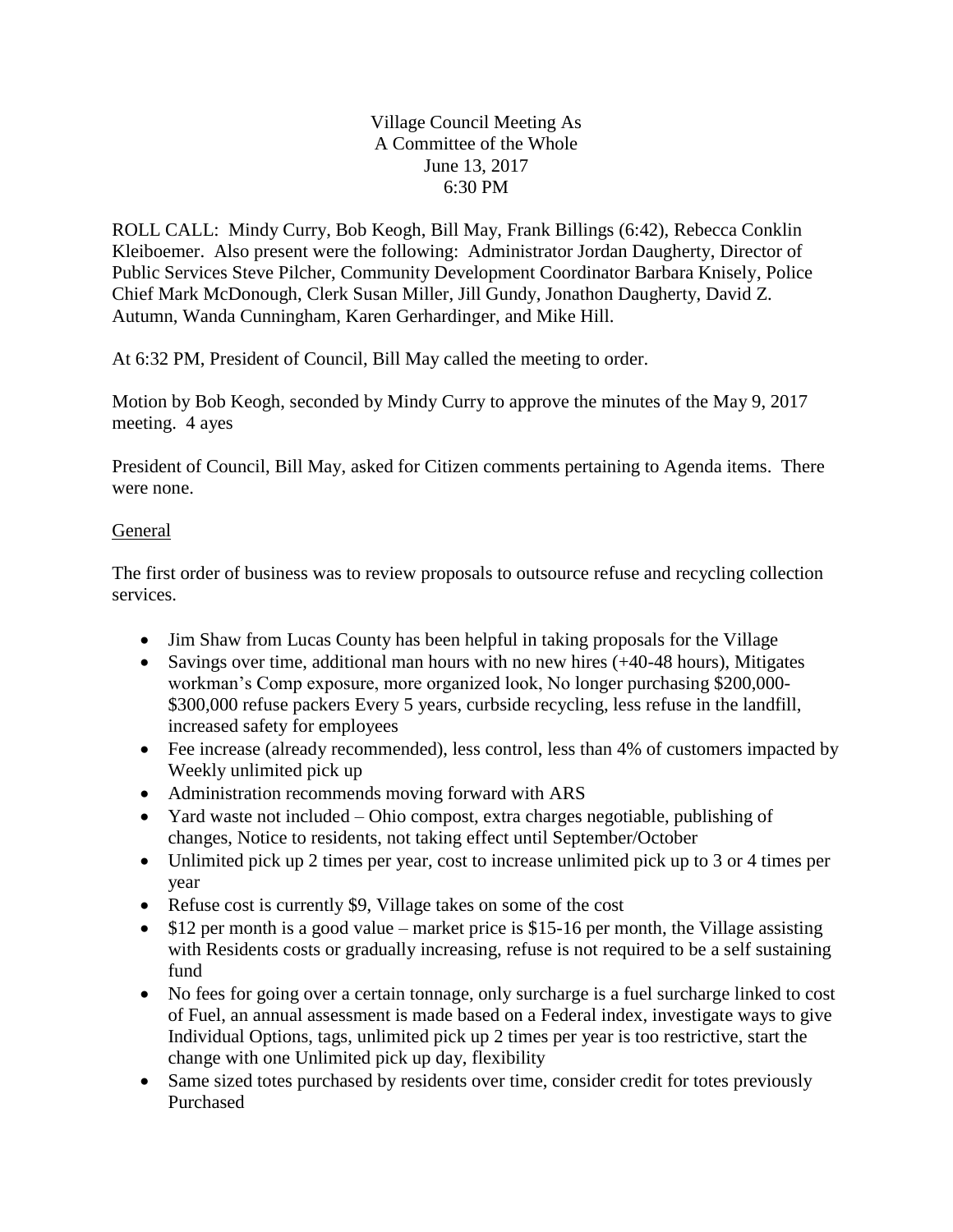- Price control in the future, disposal of Village equipment, being at the contractor's mercy, Purchasing a truck with an arm and having a man from the Village do pick up, with use of the Truck with the arm – no workman's comp, know the work force, already have an excellent Recycling area, People wouldn't take a tote out with only one bag, may only take tote out for Pick up once or twice per month
- Councilman Bill May stated he is not interested in an outside firm taking over what our guys do well.
- Freeing up personnel, if a truck is purchased it should be an arm truck, 5 year contract, curbside Recycling is desirable
- Smaller containers, different options, different cost, individualizing is an administration nightmare, cost is in the personnel, fuel, and equipment, landfill is very little of the cost
- Workman's comp claim could sky rocket costs
- Administration brought this option because it is beneficial to the Village
- Another municipality has a 5 year contract with 2 auto renewals with an out and options if fuel skyrockets
- Not just dollars and sense, can add value somewhere else, refuse is expensive for us, fearful for Staff, need to go to 2 days for pick up, if our goal is to be the premier refuse collectors – we will, can utilize our resources elsewhere
- Village would need 2 arm trucks at around \$130,000-160,000 each
- Money saved by not purchasing trucks pass savings onto residents and don't charge full Amount to residents, history of fees, giving the totes for free
- Cost is per stop so growth will be accommodated

Motion by Frank Billings to support the Administrator's recommendation concerning refuse. Motion failed for lack of a second.

Motion by Mindy Curry, seconded by Bob Keogh to recommend to Council, to authorize the Administrator to secure rates with ARS and bring back finalized dollar amounts to see if Council would like to move forward with outsourcing refuse collection. 5 ayes

The next order of business was to discuss a request for a new cell tower in Sandra Park.

- Verizon would like to put a 190 foot cell tower in Sandra Park like the one near Indianapolis on a 75'x75' parcel. Verizon pays the taxes and will pay the Village \$1,300 per month with auto renew every 5 years with a 10% increase. The auto renewals would take place 5 times Verizon would also pave Sandra Park Drive
- Revenue, property improved, preserved colocation rights
- Will our reception be better?
- Sequence of events lot split, planning commission meeting for special use authority, lease

Motion by Bob Keogh, seconded by Mindy Curry to recommend to Council to approve the lot split and contract with Verizon wireless. 5 ayes